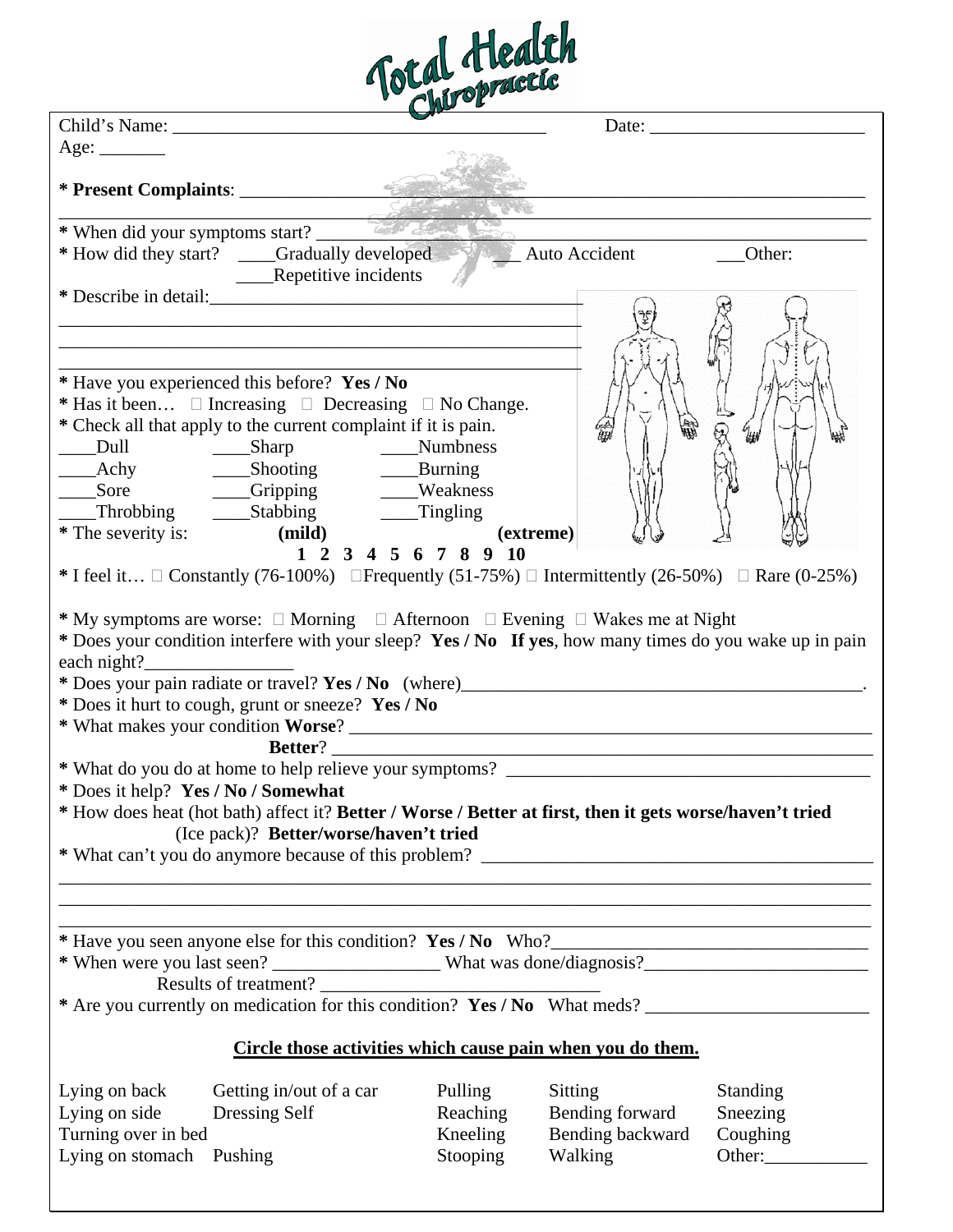| * Have you been to a Chiropractor before Yes / No Who? _________________________ When? ___________________     | the control of the control of the control of the control of the control of                                             |  |  |
|----------------------------------------------------------------------------------------------------------------|------------------------------------------------------------------------------------------------------------------------|--|--|
|                                                                                                                |                                                                                                                        |  |  |
| <b>DAILY HABITS:</b>                                                                                           |                                                                                                                        |  |  |
| * List any <b>Allergies</b> to Food, Environment, or Medications.                                              |                                                                                                                        |  |  |
| * List your Medications, and all "over the counter medications".                                               |                                                                                                                        |  |  |
| * What Vitamin, Mineral, Herbal or Homeopathic supplements are you taking? ___________________________________ |                                                                                                                        |  |  |
| * Do you $\Box$ Live in a household where people smoke?                                                        | <u> 1989 - An Dùbhlachd ann an Dùbhlachd ann an Dùbhlachd ann an Dùbhlachd ann an Dùbhlachd ann an Dùbhlachd ann a</u> |  |  |
| $\Box$ Drink pop? (Cans/day _______)<br>□ Drink Kool-Aid or other sweet drinks. (cups/day ________)            |                                                                                                                        |  |  |
| How long per day?<br>* Number of hours you sleep per night. ________hours                                      |                                                                                                                        |  |  |
| * Do you sleep on your <b>Back</b> Side Stomach                                                                |                                                                                                                        |  |  |
|                                                                                                                |                                                                                                                        |  |  |

**\*** Who is you Family Physician? \_\_\_\_\_\_\_\_\_\_\_\_\_\_\_\_\_\_\_\_\_\_\_\_\_City \_\_\_\_\_\_\_\_\_\_\_\_\_\_\_\_\_\_\_\_\_\_\_\_\_\_\_\_\_\_\_

**DOCTOR/HOSPITAL INFORMATION:**

## **ADDITIONAL COMPLAINTS…**Circle all additional complaints that you have at this time:

### **General**

| Bruise easily           | Chills                          | Dental problems     | Depression              | Difficulty sleeping | <b>Dizziness</b>                 |
|-------------------------|---------------------------------|---------------------|-------------------------|---------------------|----------------------------------|
| Fainting                | Fever                           | Forgetfulness       | Mental dullness         | Headache            | Loss of sleep/insomnia           |
| Weight gain             | Weight loss                     | Nervousness/anxiety | <b>Sweats</b>           | Fatigue             | Irritability                     |
| Skin rash               |                                 | Bruise easily       | <b>Hives</b>            | Itching             | Change in $mole(s)$              |
|                         |                                 |                     |                         |                     |                                  |
|                         |                                 |                     |                         |                     |                                  |
|                         | <b>Neck related conditions:</b> |                     |                         |                     |                                  |
| Neck pain               |                                 | Neck stiffness      | Neck weakness           |                     | Pinched nerve in Neck            |
| Neck feels out          |                                 | Muscle spasms       | Grinding and popping    |                     | Upper arm pain                   |
| Elbow pain              |                                 | Forearm pain        | Hand pain               |                     | Pins/Needles in Arm/Hand/Fingers |
| Numbness in Arm/Hand(s) |                                 | Arm(s) Weakness     | Hand(s) cold            |                     | Vision problems                  |
| Difficulty swallowing   |                                 | Bleeding gums       | Double vision           |                     | Earache                          |
| Ear discharge           |                                 | Hay fever           | Hoarseness              |                     | Loss of hearing/taste/smell      |
| <b>Nosebleeds</b>       |                                 | Persistent cough    | Ringing in ears         |                     | Sinus problems                   |
| Vision flashes/halos    |                                 | <b>Dizziness</b>    | <b>Balance</b> problems |                     | Headachesdescribe                |
| Pain/cracking in jaw    |                                 |                     |                         |                     |                                  |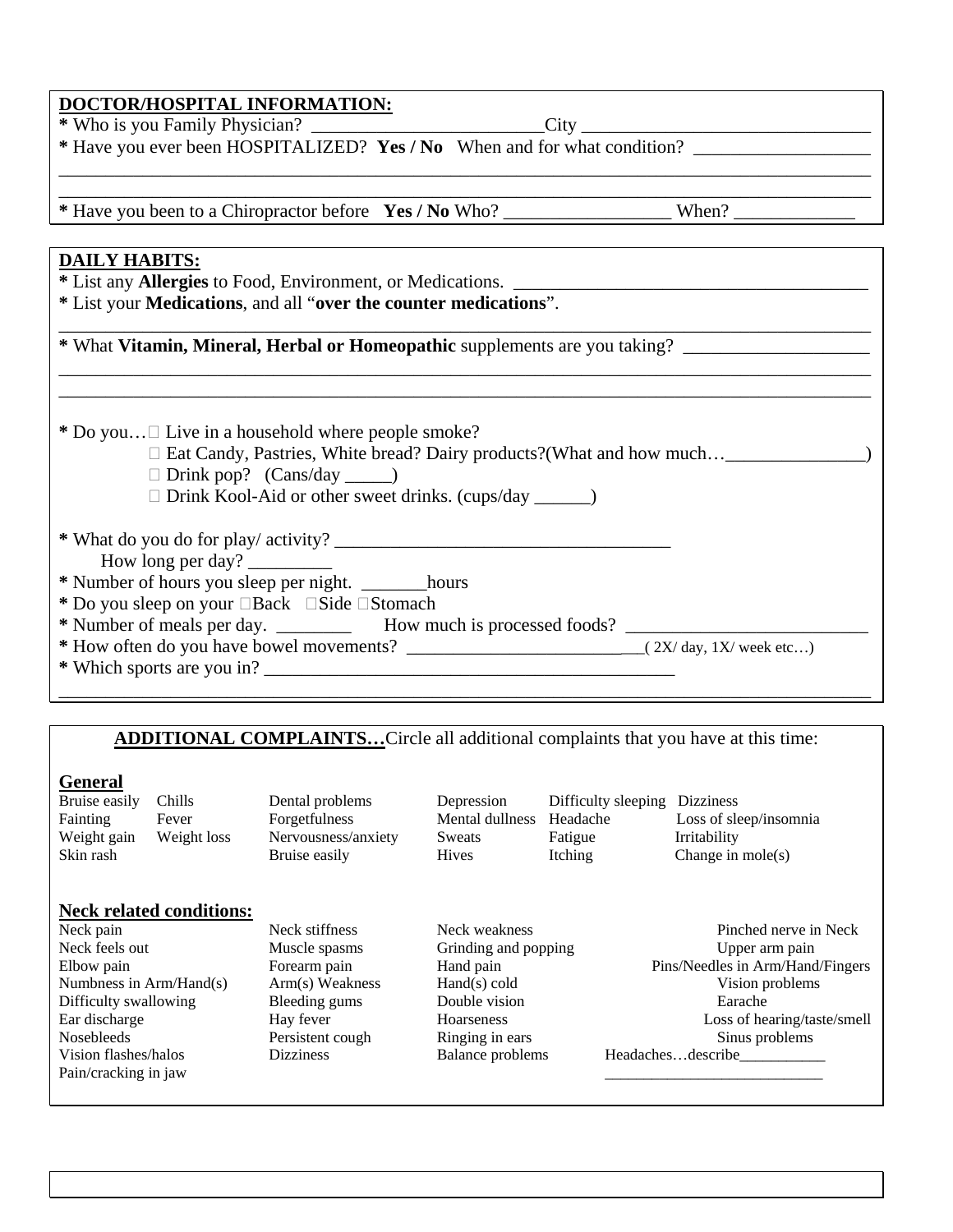#### **Mid-back related conditions:**

| Mid-back pain                                                                                     | Mid-back stiffness      | Pain from front to back       | Pain between shoulders |
|---------------------------------------------------------------------------------------------------|-------------------------|-------------------------------|------------------------|
| Muscle spasms                                                                                     | Hurts to breath deep    | Pain in shoulder joint R/L    | Pain across shoulders  |
| Tension in shoulders                                                                              | Can't raise $arm(s)R/L$ | Chest pain                    | Shortness of breath    |
| <b>High Blood Pressure</b>                                                                        | Irregular heartbeat     | Low blood pressure            | Poor circulation       |
| Rapid heart beat                                                                                  | Swelling of ankles      | Varicose veins                | Painful urination      |
| Frequent urination                                                                                | Blood in urine          | Nausea/vomiting               |                        |
| <b>Low Back related conditions:</b>                                                               |                         |                               |                        |
| Low back pain                                                                                     | Low back stiffness      | Low back weakness             | Pinched nerve          |
| Low back feels out of place                                                                       | Muscle spasms           | Pins/needles in legs/feet R/L | Poor appetite          |
| <b>Bloating</b>                                                                                   | Bowel changes           | Constipation                  | Diarrhea               |
| Rectal bleeding                                                                                   | Excessive hunger        | Excessive thirst              | Gas                    |
| Hemorrhoids                                                                                       | Indigestion             | Stomach pain                  | Nausea                 |
| Vomiting                                                                                          | Vomiting blood          | Pain in buttocks              | Pain in hip joint R/L  |
| Pain down $leg(s) R/L$                                                                            | Pain in ankle(s) $R/L$  | Pain in foot R/L              | Weak $leg(s) R/L$      |
| Weak knee $(s)$ R/L                                                                               | Leg cramps R/L          | Feet are cold                 |                        |
| <b>Females only</b><br>Are you menstruating yet? Y/N If yes, what age did you begin menstruating? |                         |                               |                        |

#### AIDS Fractures Tuberculosis<br>Anemia Hepatitis Tumors/Grow **Have you ever had….(please circle)** Anemia Hepatitis Tumors/Growths<br>Anorexia Hernia Whooping Cough Hernia Whooping Cough<br>HIV positive Other Appendicitis HIV positive Other\_\_\_\_\_\_\_\_\_\_\_\_\_\_\_\_\_\_\_\_\_\_\_\_\_\_\_\_\_\_\_\_\_\_\_\_\_\_\_\_\_\_\_\_\_\_\_\_\_\_\_\_\_\_\_\_\_\_\_\_\_ Asthma Kidney Disease \_\_\_\_\_\_\_\_\_\_\_\_\_\_\_\_\_\_\_\_\_\_\_\_\_\_\_\_\_\_\_\_\_\_\_\_\_\_\_\_\_\_\_\_\_\_\_\_\_\_\_\_\_\_\_\_\_\_\_\_\_\_\_\_\_\_ Bleeding Disorders Bronchitis Measles<br>
Bulemia Migraine Migraine headaches<br>Mononucleosis Cancer Mononucleosis Dr. Notes: \_\_\_\_\_\_\_\_\_\_\_\_\_\_\_\_\_\_\_\_\_\_\_\_\_\_\_\_\_\_\_\_\_\_\_\_\_\_\_\_\_\_\_\_\_\_ Chemical Dependency Mumps<br>
Chicken Pox Psychiatric Care Chicken Pox Psychiatric Care \_\_\_\_\_\_\_\_\_\_\_\_\_\_\_\_\_\_\_\_\_\_\_\_\_\_\_\_\_\_\_\_\_\_\_\_\_\_\_\_\_\_\_\_\_\_\_\_\_\_\_\_\_\_\_\_ Epilepsy Thyroid problems \_\_\_\_\_\_\_\_\_\_\_\_\_\_\_\_\_\_\_\_\_\_\_\_\_\_\_\_\_\_\_\_\_\_\_\_\_\_\_\_\_\_\_\_\_\_\_\_\_\_\_\_\_\_\_\_\_ Ear infections Tonsillitis Tonsillitis Tonsillitis Tonsillitis Tonsillitis Tonsillitis Tonsillitis Tonsillitis

| traumas                                                   |
|-----------------------------------------------------------|
|                                                           |
|                                                           |
| Is there anything else Dr. Nyblom needs to be aware of?   |
|                                                           |
|                                                           |
|                                                           |
| Do you have any concerns about getting Chiropractic care? |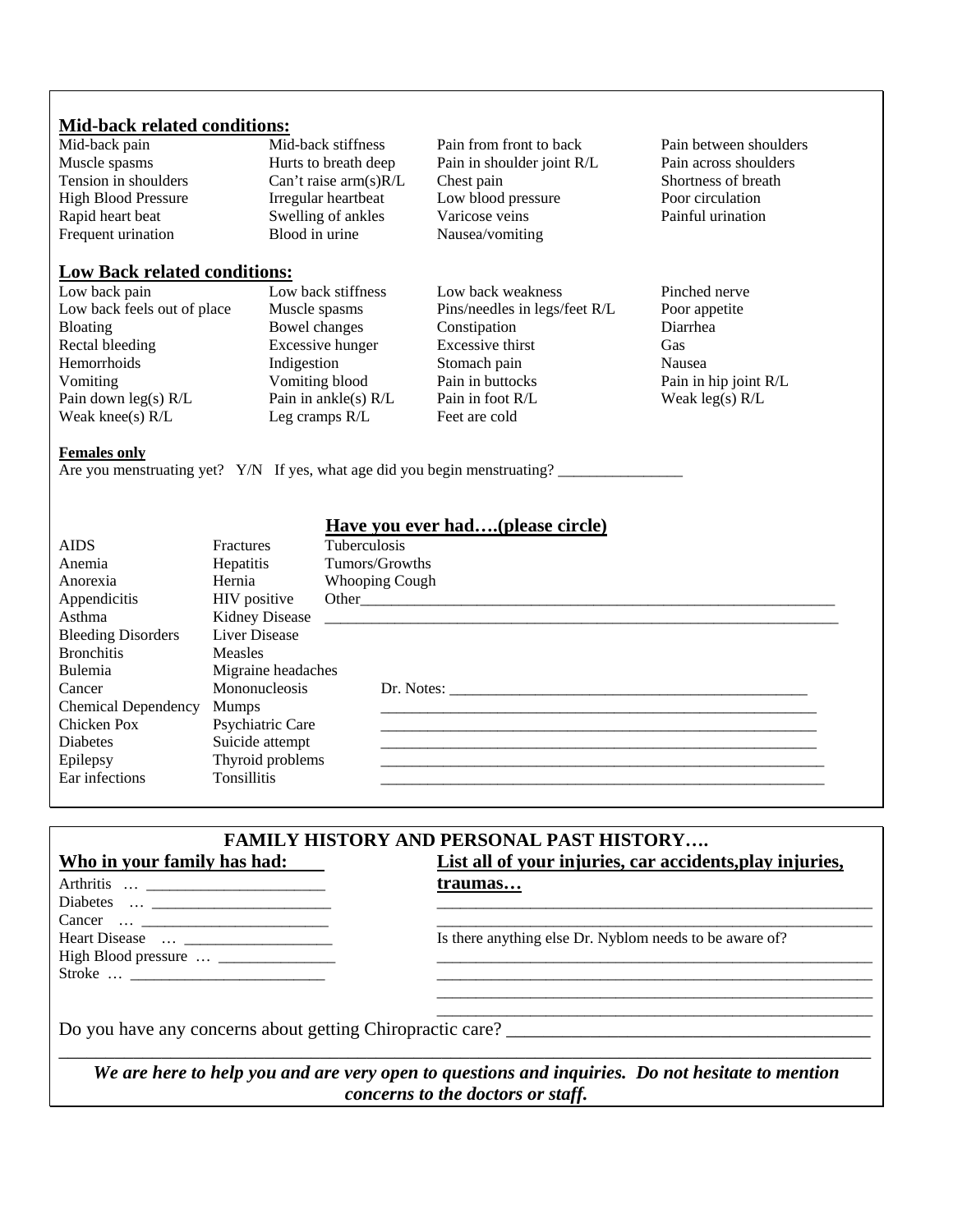

|                 | Name:                                     |                                                     |        |           |
|-----------------|-------------------------------------------|-----------------------------------------------------|--------|-----------|
|                 |                                           |                                                     |        |           |
|                 |                                           |                                                     |        |           |
| Home Phone: (   | $\overline{\phantom{a}}$                  |                                                     |        |           |
|                 | Mobile Phone: ()                          |                                                     | Email: |           |
|                 |                                           | Birth Date: ______________ Age: __________ Sex: M/F |        |           |
|                 | How were you referred to our office?      |                                                     |        |           |
|                 | In case of an emergency, who may we call? |                                                     |        | Relation: |
| Home Phone #: ( |                                           | $\sqrt{a}$ Work Phone: (                            |        |           |
|                 |                                           |                                                     |        |           |
|                 |                                           |                                                     |        |           |

| In case of a minor, Parent/Guardian's Name: |                                                                                          |
|---------------------------------------------|------------------------------------------------------------------------------------------|
| Parent/Guardian's Address:                  | Zin                                                                                      |
| Parent/Guardian's Social Security Number:   |                                                                                          |
|                                             | I hereby authorize this office to examine, x-ray and treat my child as deemed necessary. |
| Parent/Guardian Signature:                  |                                                                                          |

#### **PATIENT INSURANCE/FINANCIAL POLICY:**

**\_\_\_**Cash/Check/Credit Card \_\_\_Car/Truck Insurance

Health Insurance \_\_\_\_Workers Compensation

| Insurance Company Name:                                                                   |      |  |  |
|-------------------------------------------------------------------------------------------|------|--|--|
| Who is the primary policy holder?                                                         | SS#: |  |  |
|                                                                                           |      |  |  |
|                                                                                           |      |  |  |
| Address of Primary policy holder:                                                         |      |  |  |
| Please bring ALL of your insurance cards and photo ID to the front desk for photocopying. |      |  |  |

#### **I am interested in:**

- \_\_\_Getting out of pain and focusing on wellness
- Getting out of pain and I later may consider wellness
- \_\_\_Strictly pain relief

#### **Authorization and Assignment, Informed consent**

I understand that health information may be released to insurance carriers or other professionals as deemed necessary. I hereby authorize Total Health Chiropractic to release any information you deem appropriate concerning me and my course of care to such professionals (insurance carriers, attorneys, adjusters ect…) in order to process any claim for reimbursement of charges incurred by me, and hereby releases Total Health Chiropractic, it's Doctors and Employees of any consequence thereof.

I authorize the direct payment to you of any sum I now or hereafter owe you by my attorney out of the proceeds of any settlement of my case, and by any insurance company obligated to make payment to me or you based in whole or in part upon the charges made for your services.

I understand that whatever amounts you do not collect from insurance proceeds (whether it be all or part of what is due) I personally owe you.

**Signature Needed on the next page…**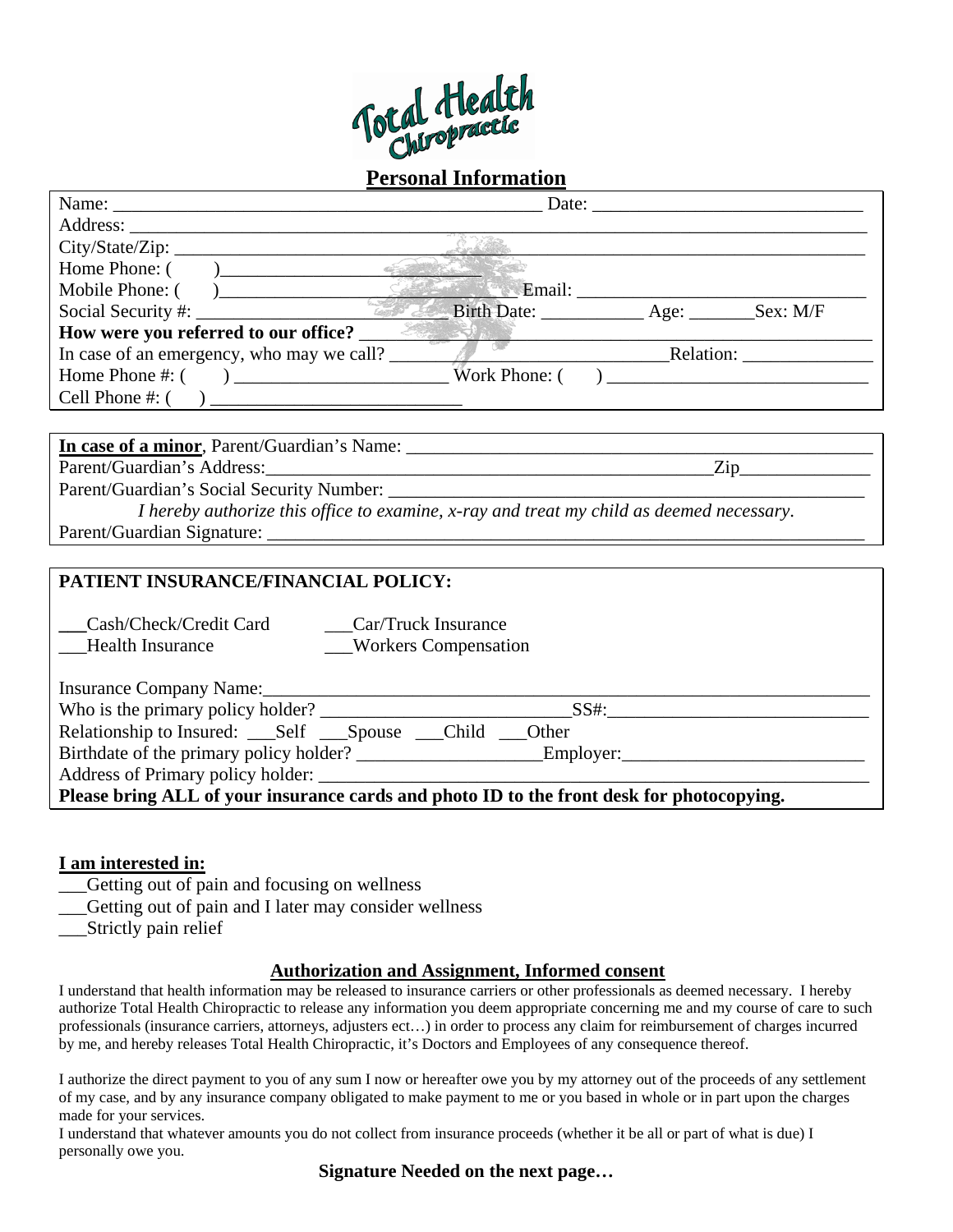I, the undersigned, do hereby appoint Total Health Chiropractic the authority necessary to endorse and cash any checks, drafts or money orders which are made payable to the undersigned or a co-payee with this clinic when said payments are due to services rendered on behalf of the undersigned by the clinic.

I understand and agree that health and accident insurance policies are an agreement between an insurance carrier and me. Furthermore, I understand that while the doctor's office may process any necessary reports and forms to assist in collecting from the insurance company, and that any amount authorized to be paid directly to the doctor's office will be credited to my account on receipt, I clearly understand and agree that all services rendered me are charged directly to me and that I am personally responsible for payment. I also understand that if I suspend or terminate my care and treatments, any fees for professional services rendered me will be immediately due and payable. I will be responsible for any costs of collection, attorney's fee or court costs required to collect my bill.

I hereby authorize physicians and staff at Total Health Chiropractic to treat my condition as deemed appropriate. The doctor will not be held responsible for any pre-existing medically diagnosed conditions. I certify that the above information is correct to the best of my knowledge. I will not hold my doctor or any staff member of Total Health Chiropractic responsible for any errors or omissions that I may have made in the completion of this form.

Chiropractic, as well as all other types of health care, is associated with potential risks in the delivery of treatment. Therefore, it is necessary to inform the patient of such risks prior to initiating care. While chiropractic treatment is remarkably safe, you need to be informed about the potential risks related to your care and allow you to be fully informed before consenting to treatment. Chiropractic is a system of health care delivery and therefore, as with any health care delivery system, we cannot promise a cure for any symptom, condition or disease as a result of treatment in this office. An attempt to provide you with the very best care is our goal, and if the results are not acceptable, we will refer you to another provider who we feel can further assist you.

#### **Specific risk possibilities associated with Chiropractic Care:**

**Soreness**- Chiropractic adjustments and physical therapy procedures are sometimes accompanied by post treatment soreness. This is a normal and acceptable accompanying response to chiropractic care and physical therapy. While it is not generally dangerous, please advise you doctor if you experience soreness or discomfort.

**Soft tissue injury**- Occasionally Chiropractic treatment may aggravate a disc injury, or cause other minor joint ligament, tendon, or other soft tissue injury.

**Rib injury**- Manual adjustments to the thoracic spine, in rare cases, may cause rib injury or fracture. Precautions such as preadjustment x-rays are taken for cases considered at risk. Treatment is preformed carefully to minimize such risk.

**Physical Therapy Burns**- Heat generated by physical therapy modalities may cause minor burns to the skin. This is rare, but if it occurs, you should report it to your doctor or staff member.

**Stroke**- Stroke is the most serious complication of chiropractic treatment. The most recent studies estimate that the incidence of this type of stroke is 1 in every 5 million upper cervical adjustments.

**Other problems**- There are occasionally other types of side effects associated with chiropractic care. While these are rare, they should be reported to your doctor promptly.

If you have any question concerning this form or the above statements, please ask your doctor.

#### **Having carefully read the above, I hereby give my informed consent to have chiropractic treatment administered.**

Date \_\_\_\_\_\_\_\_\_\_\_\_\_\_\_\_\_\_\_\_ Patient/Parent/Guardian's Signature \_\_\_\_\_\_\_\_\_\_\_\_\_\_\_\_\_\_\_\_\_\_\_\_\_\_\_\_\_\_\_\_\_\_\_\_\_\_\_\_\_\_\_\_\_\_\_\_\_\_